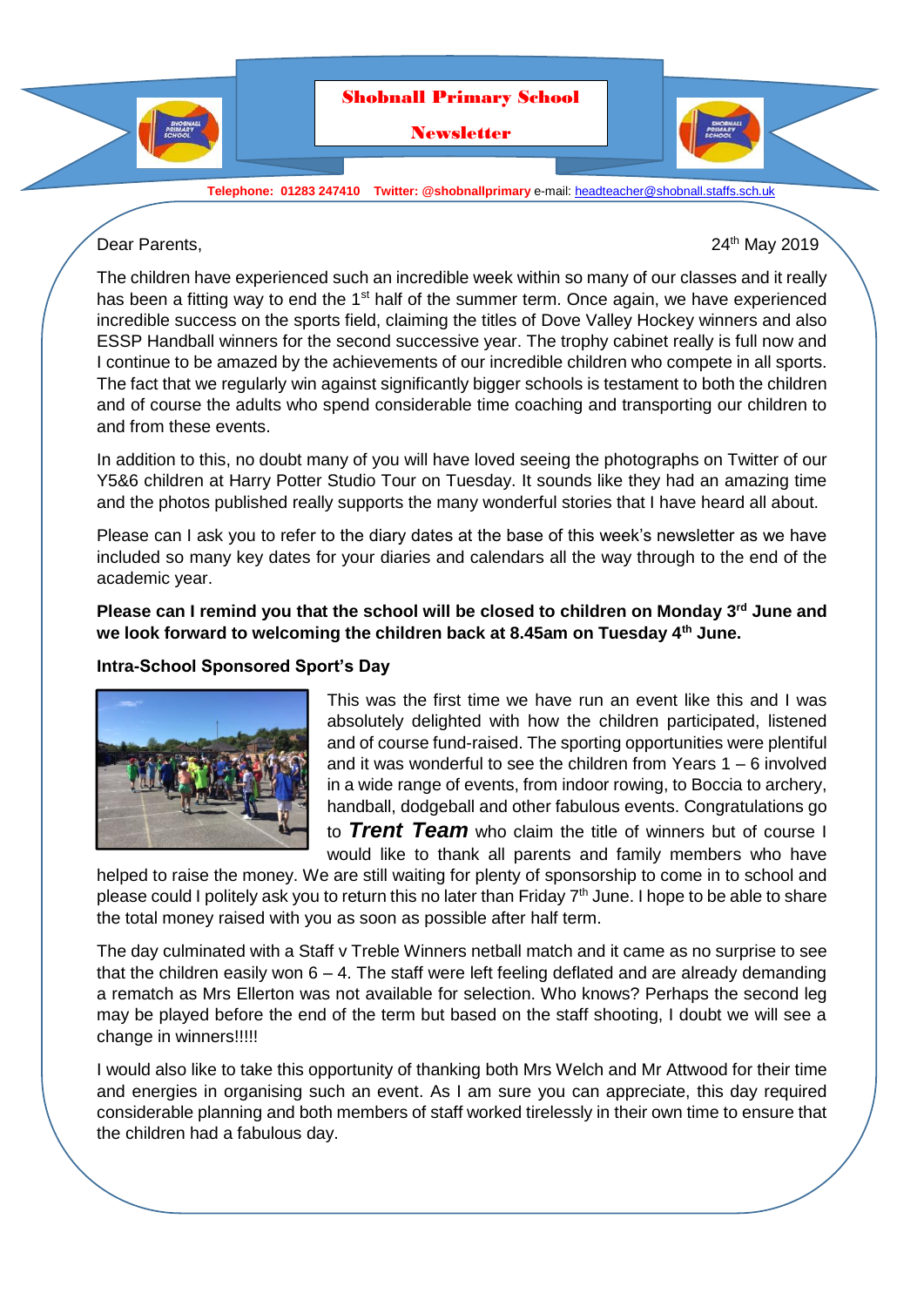# **Annual School Talent Show**

We were treated to some wonderful performances once again at this year's talent show and many thanks go to Mr Mansfield and a small group of School Council representatives who helped judge. It really was a very close call but it was difficult to argue against our overall winner – Hettie B in Year 4. She was absolutely incredible and her voice blew the crowd away – as the X-Factor judge's would say – "She nailed it!" Her rendition of "Happy Working Song" from Disney's Enchanted was amazing.

Congratulations must also go to the rest of the finalist who overcame a tough semi - final within their own classrooms to be sent through to the final stages. Well done to everyone involved.



# **ESSP Handball Champions**



Year 5 and 6 took part in the East Staffordshire Handball tournament on Monday at St George's Park. The girls and boys had been particularly looking forward to this tournament as Shobnall are reigning champions and did not want to lose their title! Shobnall invested money into the handball PE equipment such as new goals and handballs, so the children have been practising different skills in PE and lunch time. Shobnall were up against 10 different schools and the girls and boys didn't let us down, with the girls winning every one of their games and the boys winning every one of their games par from one! The points were totalled at the end of the tournament and Shobnall were announced champions of the tournament once again! Well done to all the boys and girls that took part and thank you to all the parents that help out with lifts and supported us!

### **Dove Valley Hockey Champions**

Shobnall helped organise the Dove Valley Hockey tournament down at the Shobnall Leisure Centre on Friday with other 14 teams taking part. After a long week of the SATS this was a real treat for the Year 6's, there was also Year 3, 4, 5's that took part with over 40 children from Shobnall participating with 4 teams. All of the teams played some really good hockey using their skills they have learnt from PE and extra-curricular clubs. One of the teams from Shobnall did particularly well progressing through to the semi-finals and managed to beat Rangemore who they lost to in the qualifying stages, therefore progressed through to the final up against William Shrewsbury who were the reigning



champions from last year. The final was really tight and both teams were playing really well and didn't want to lose. In the end neither team managed to score so the end result was 0-0, so both teams were awarded the win and Gold medals and will share the Dove Valley shield throughout the Year.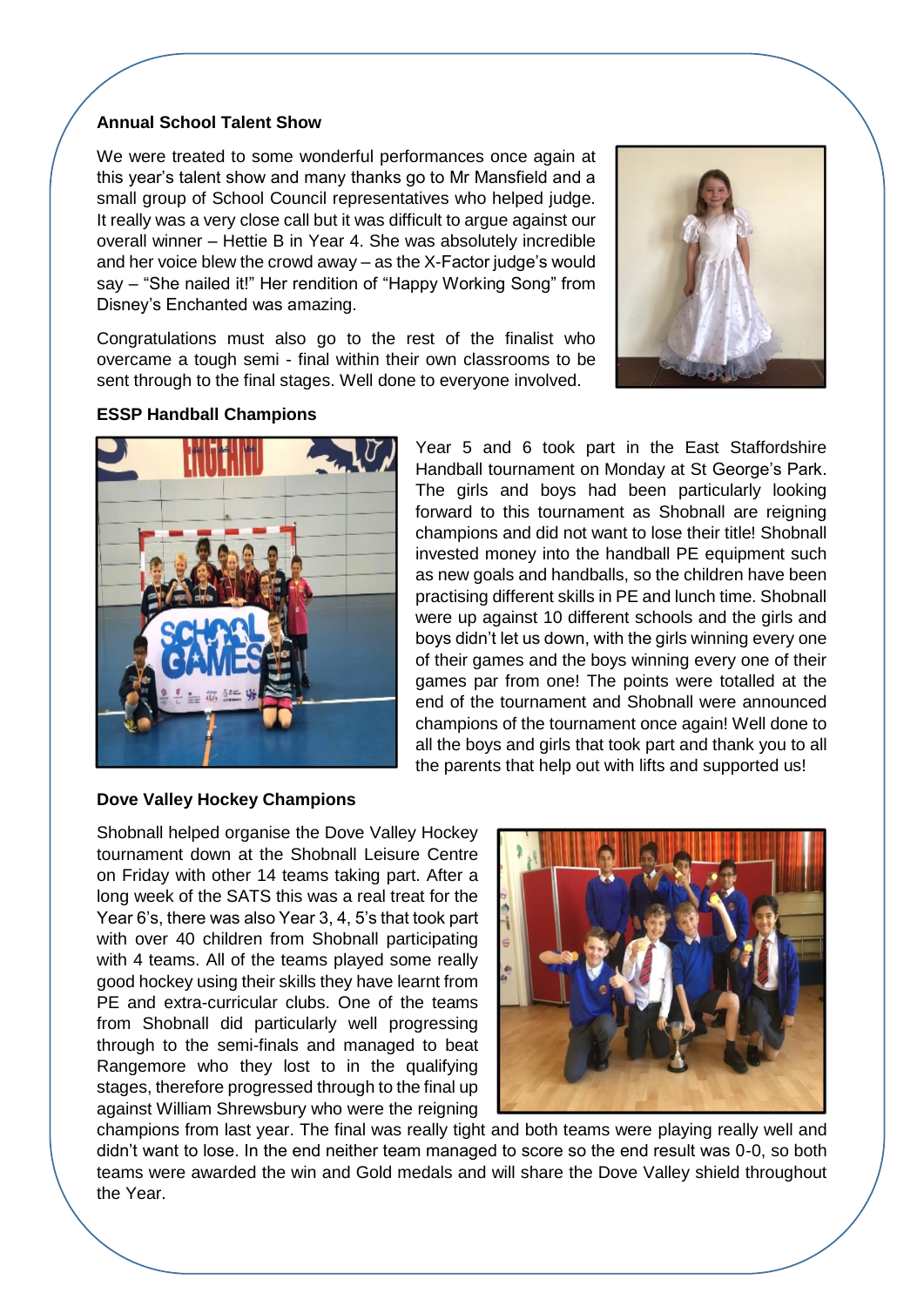# **Early Years Visit to Twycross Zoo**



Earlier today the excitement built up for the Nursery and Reception pupils as they got ready for their visit to

Twycross Zoo. The anticipation of the coach trip, seeing their favourite animals and of course having their picnic lunch was a joy to see on their faces. Looking at the pictures on

Twitter, it seemed like they all had a great time. What a wonderful way to conclude their topic on 'All Creatures Great and Small'.

## **Year 5 Forest Schools**

Year Five has had a fantastic time at Forest School this term. The weather has been extreme from sunny days to non-stop rain but the children have embraced their sessions no matter what.

All of the sessions have allowed for the children to enhance their learning about our topic 'Expelliarmus'. During our time at Forest School, we have had the opportunity to make our own wands, dragon eggs, deathly hallows necklaces, broomsticks, cooking trolls toes on the open fire as well as a host of other fantastic activities. We have all gained our bill hook certificate and



were all able to successfully chop a log in half both safely and securely. Also, we have learned how to do a tension knot and this has enabled us to apply these skills during our time making dens.

We finished off our final session this week by reflecting on our wonderful time at Forest school this year and all the amazing things we have made. The children already cannot wait for next year!

## **Supporting the Trent & Dove "Dementia Awareness Day" Event**



Mr McComish, one of our Governors, invited the school to bring along a small group of our older children to this event today which was aimed at raising Burton's awareness of this truly awful disease. Pupils were chosen from a small selection based on the fact that they already had a brief knowledge of dementia as sadly they all have a member of their family who is currently suffering or has suffered in the past. We were incredibly proud of their mature attitude to this experience and they even had the chance to experience what it would be like to be a dementia sufferer by boarding a virtual

tour on the bus provided. To top off the experience and to add a more positive element to this trip, the children were thrilled to be able to meet Burton Albion's manager, Nigel Clough at this event. Thanks to Mr McComish for inviting us today and raising our children's awareness of such.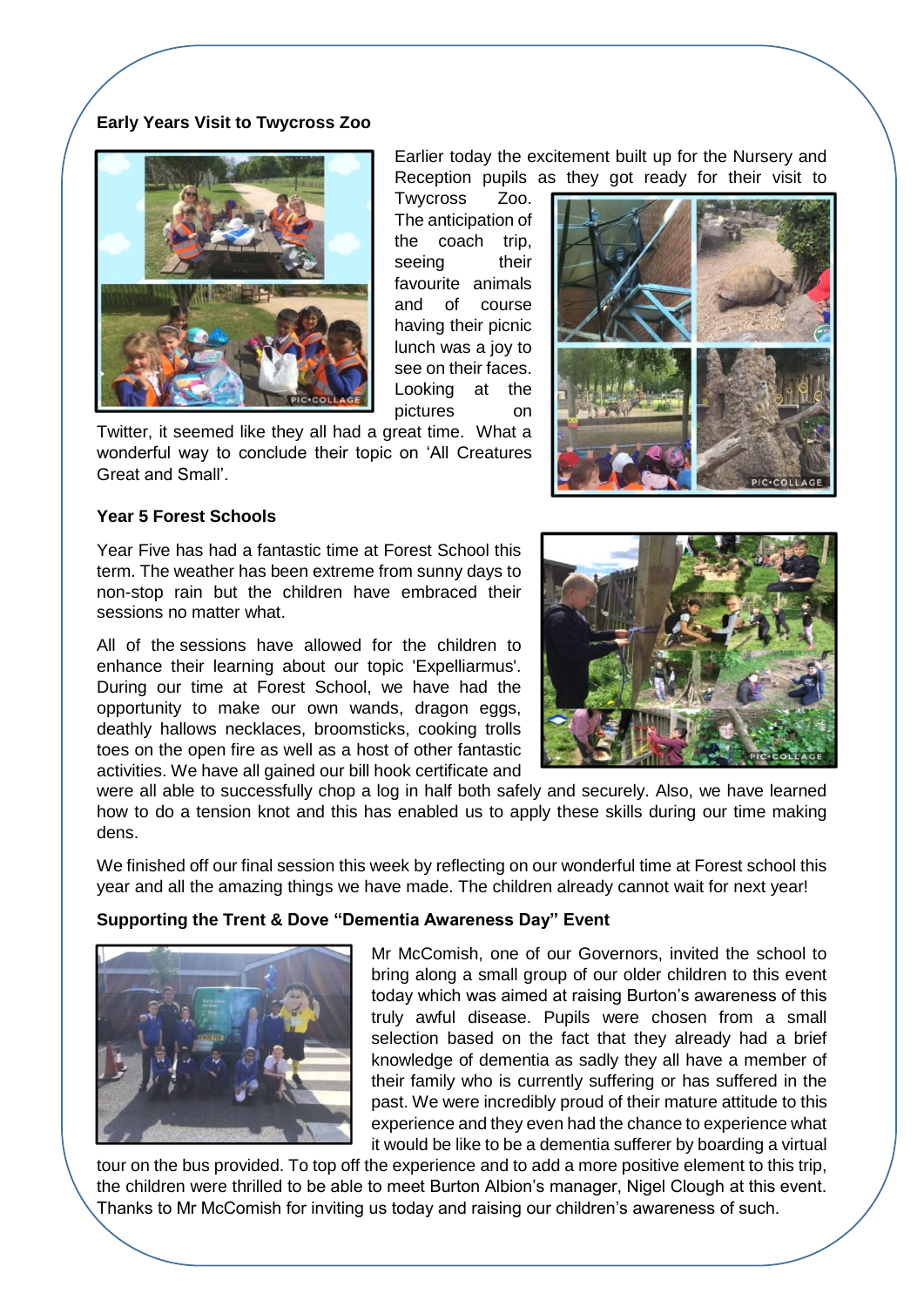# **Year 3 & 4 Homework Project**



Wow! The dinosaur themed homework projects that have come into Year 3 and 4 this week have been outstanding! From cakes to models to presentations, we have been blown away with the children's efforts. Thank you to all the parents and family members who have supported the children with these.

# **Reading Corner**

This week's recommended read is for children aged 10 – 11…

# **Kat Wolfe Investigates**

*Written by Lauren St John Published by Macmillan Children's Books*

Kat Wolfe loves her new home in idyllic Bluebell Bay, especially as it comes with a resident wildcat. But when she starts pet-sitting for pocket money, she finds that beneath the town's perfect surface lie some dark and dangerous secrets.

The first in a new adventure series by a very popular author.

# LSTRATED BY BETOL 61

# **Year 5 & 6 Visit to Harry Potter World**



The Year 5 and 6 children had a magical time on Tuesday at 'The Harry Potter Studio Tour'. All children (and staff) were fully immersed into the world of Harry Potter from visiting the Great Hall to the Forbidden Forest as well as tasting the famous butter beer. The behind the scenes tour allowed us to develop an indepth knowledge of how the costumes and masks were made for each of the films. Twitter has captured many memorable moments of this trip and of course the children have made some memories to last a lifetime. As always, the children have represented the school perfectly and it was a magnificent ending to our Expelliarmus topic.